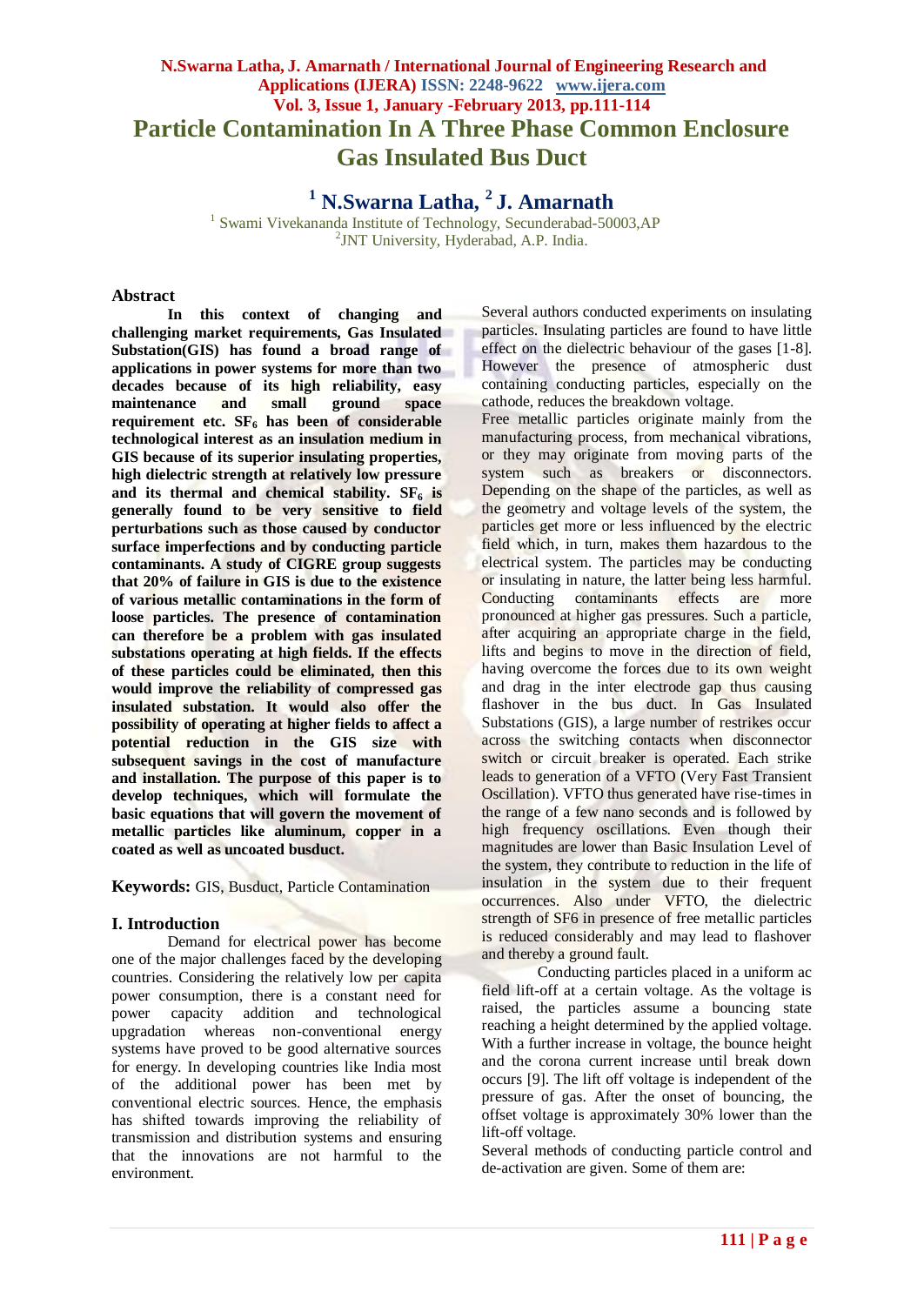#### **N.Swarna Latha, J. Amarnath / International Journal of Engineering Research and Applications (IJERA) ISSN: 2248-9622 www.ijera.com Vol. 3, Issue 1, January -February 2013, pp.111-114**

a. Electrostatic trapping

b. Use of adhesive coatings to immobilize the particles

c. Discharging of conducting particles through radiation, and

d.Coating conducting particles with insulating films

The work reported in this paper deals with the movement of metallic particle in 3-phase common enclosure Gas Insulated Busduct with uncoated and coated enclosure. In order to determine the axial movement in an uncoated enclosure system, the Monte-carlo technique has been adopted in conjuction with motion equation. The present paper deals with the computer simulation of particle movement in 3-phase common enclosure GIB with coated as well as uncoated system. The specific work reported deals with the charge acquired by the particle due to macroscopic field at the tip of the particle, the force exerted by the field on the particle, drag due to viscosity of the gas and random behaviour during the movement. Wire like particles of aluminium and copper of a fixed geometry in a 3 phase busduct have been considered. The results have been compared with the particle movement in uncoated and coated busduct. The movement pattern for higher voltages class has been also obtained. Monte-carlo technique has been adopted for determining the axial movement of the particle. It has been assumed that at every time step the particle can have a maximum movement  $1^{0}$  to  $4^{0}$  from vertical.

#### **2. Modeling Technique**

The Fig. 1 and Fig. 2 show a typical horizontal three phase busduct with and without dielectric coating.



A, B, C are the conductors **Fig. 1** A typical 3-phase common enclosure GIB



**Fig. 2** Typical 3-phase common enclosure GIB with dielectric coating

The enclosures are filled with SF6 gas at high pressure. A particle is assumed to be at rest at the enclosure surface, just beneath the busbar A, until a voltage sufficient enough to lift the particle and move in the field is applied. After acquiring an appropriate charge in the field, the particle lifts and begins to move in the direction of field having overcome the forces due to its own weight and air drag. The simulation considers several parameters e.g. the macroscopic field at the surface of the particle, its weight, Reynold's number, coefficient of restitution on its impact to both enclosures and viscosity of the gas. During return flight, a new charge on the particle is assigned based on the instantaneous electric field.

#### **3. Theoretical Study**

Many authors [1-4] have suggested solutions for the motion of a sphere or a wire like metallic particle in an isolated busduct system. The theory of the particle charge and the electrostatic force on the particle is discussed elsewhere [5]. The motion equation is given by

$$
\frac{md^2y}{dt^2} = F_e - mg - F_d
$$
 (1)

Where, y is the direction of motion and  $F_d$ is the drag force. The direction of the drag force is always opposed to the direction of motion. For laminar flow the drag force component around the hemispherical ends of the particle is due to shock and skin friction.

Very limited publication is available for the movement of particle in a three-phase busduct, however the equation of motion is considered to be same as that of an isolated phase busduct.

#### **4. Simulation of electric field in 3-phase busduct with and without coating**

The charge acquired by the vertical and horizontal wire particles in contact with a bare enclosure and coated enclosure can be expressed as given by Srivastava and Anis [2].

The electric field in 3-phase common enclosure GIB electrode system at the position of the particle can be written as

 $E(t) = E_1(t) + E_2(t) + E_3(t)$ 

Where,  $E(t)$  is the resultant field in vertical direction due to the field of three conductors on the surface of the particle at the enclosure.

 $E_1(t)$ ,  $E_2(t)$  and  $E_3(t)$  are the components of the electrical field in vertical direction. The gravitational force and drag forces are considered as described by several authors.

#### **5. Simulation of Particle Motion**

Computer simulations of the motion of metallic wire particles were carried out on GIB of 64mm inner diameter for each enclosure and 500mm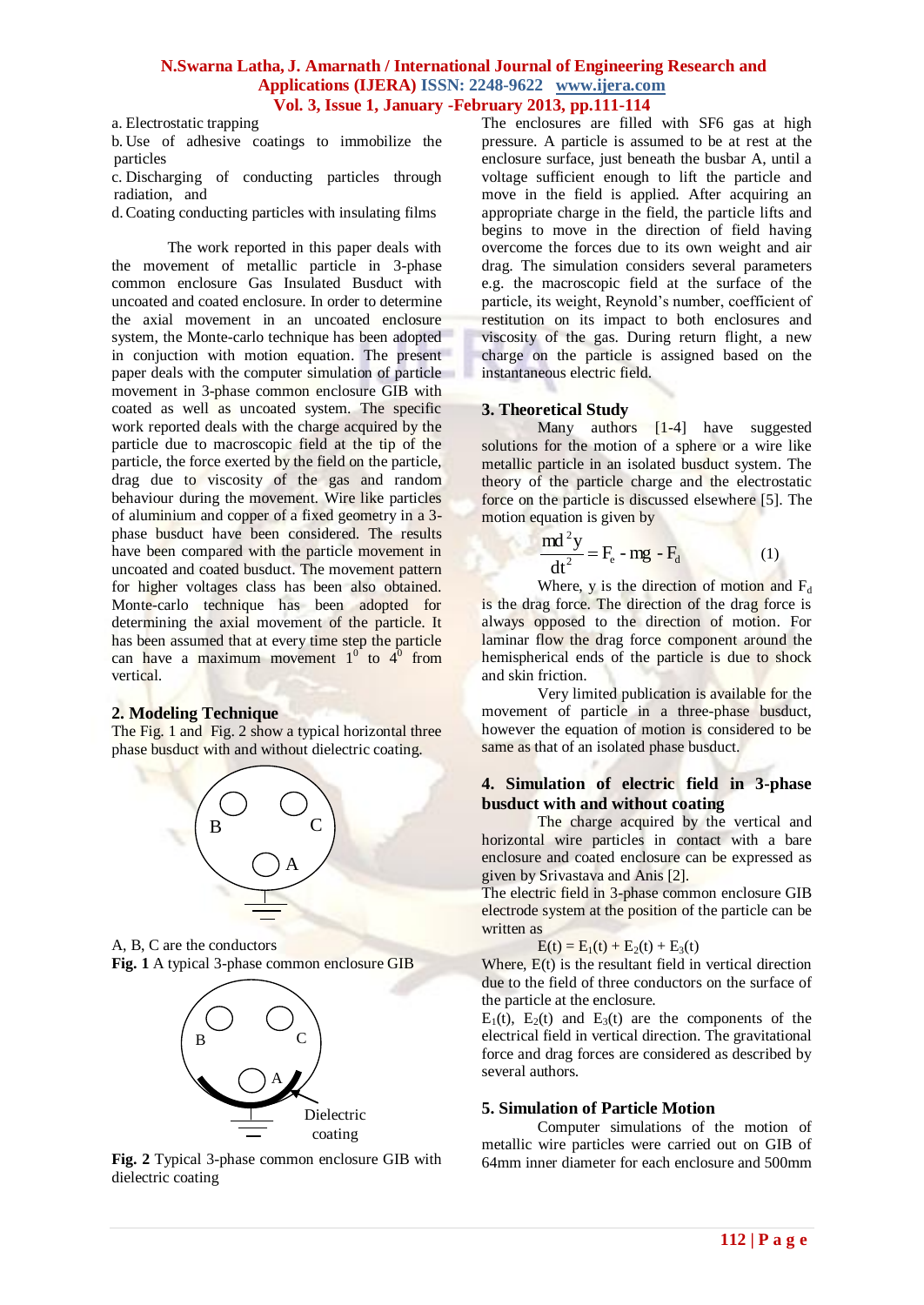#### **N.Swarna Latha, J. Amarnath / International Journal of Engineering Research and Applications (IJERA) ISSN: 2248-9622 www.ijera.com Vol. 3, Issue 1, January -February 2013, pp.111-114**

outer diameter with 400KV applied to inner conductors with  $120^0$  phase difference.

A conducting particle motion, in an external electric field will be subjected to a collective influence of several forces. The forces may be divided into

Electrostatic Force (Fe) Gravitational Force (mg)

Drag Force (Fd)

Software was developed in C language considering the above equations and was used for all simulation studies.

## **6. Results and Discussions**

Fig. 3 shows the movement of aluminium particle in radial direction for an applied voltage of 400KV rms. During its movement it makes several impacts with the enclosure. The highest displacement in radial direction during its upward journey is simulated to be 65mm. As the applied voltage increases the maximum radial movement also increases as given in Table 1. However, it is noticed that even up to a voltage of 100kv, the particle could not bridge the gap. Further calculations may reveal the limiting voltage to enable the particle to reach the high voltage conductor. A graphical representation of radial movement in relation to axial movement is given by Monte-carlo technique as shown in Fig. 4. The movement of copper particle was determined for 400kv with similar parameters as above and found to have a maximum movement of 18mm in radial direction as shown in Fig. 5. The movements are also calculated for other voltages.

The movement of copper particle are also given in Table 1. It is noticed that the movement of copper particle is far less than aluminium particle of identical size. This is expected due to higher density of copper particle. The axial and radial movement of aluminium and copper particles are calculated using Monte-carlo technique for three voltages i.e. 245kv, 300kv and  $400kv$  with a solid angle of  $1^0$ . It is significant to note that for all the cases considered, there is no change in maximum radial movement, even when Monte-carlo method is applied. A relatively high value of axial movement is achieved with the random angle of  $1^0$ . As expected the axial movement of copper particle is lower than the aluminium. The movement of aluminium and copper particles for a coated enclosure surface is shown in Fig. 6 and 7 respectively. It can be seen that the movement has been far less than that of an uncoated system.

Table 1 : Axial and Radial movement of aluminium and copper particles

Simulation time : 1 sec

| <b>Voltage</b> | <b>Type</b> | Max.<br><b>Radial</b>   | Monte-Carlo $(\Box$<br>$=1^0$ |                      |  |
|----------------|-------------|-------------------------|-------------------------------|----------------------|--|
|                |             | <b>Movement</b><br>(mm) | Radial<br>(mm)                | <b>Axial</b><br>(mm) |  |
| 245KV          | Al          | 28                      | 28                            | 320                  |  |
|                | Cu          | 13                      | 13                            | 280                  |  |
| 300KV          | Al          | 32                      | 32                            | 340                  |  |
|                | Cu          | 14                      | 14                            | 300                  |  |
| 400KV          | Al          | 65                      | 65                            | 600                  |  |
|                | Сu          | 18                      | 18                            | 340                  |  |

|                         |                          |  | <b>Table 2:</b> Axial and Radial movement of aluminium |
|-------------------------|--------------------------|--|--------------------------------------------------------|
|                         |                          |  | and copper particles with coated electrodes,           |
|                         | thickness 50 micro meter |  |                                                        |
| Simplation time · 1 sec |                          |  |                                                        |

| <b>Voltage</b> | <b>Type</b> | Max.<br>Radial<br><b>Movement</b><br>(mm) | Monte-Carlo $(\Box$<br>$=1^0$ |                      |
|----------------|-------------|-------------------------------------------|-------------------------------|----------------------|
|                |             |                                           | Radial<br>(mm)                | <b>Axial</b><br>(mm) |
| 245KV          | Al          | 0.001                                     | 0.001                         | 100                  |
|                | Cu          | 0.0001                                    | 0.0001                        | 90                   |
| 300KV          | Al          | 0.02                                      | 0.02                          | 210                  |
|                | Cu          | 0.002                                     | 0.002                         | 183                  |
| <b>400KV</b>   | Al          | 0.4                                       | 0.4                           | 195                  |
|                | Cu          | 0.014                                     | 0.014                         | 190                  |



**Fig. 3** particle Movement in 3-phase GIB (400KV/Al / 0.1mm / 10mm)



**Fig. 4** particle Movement in 3-phase GIB  $(400$ KV/Al / 0.1mm / 10mm / 1<sup>0</sup> Monte-Carlo technique)